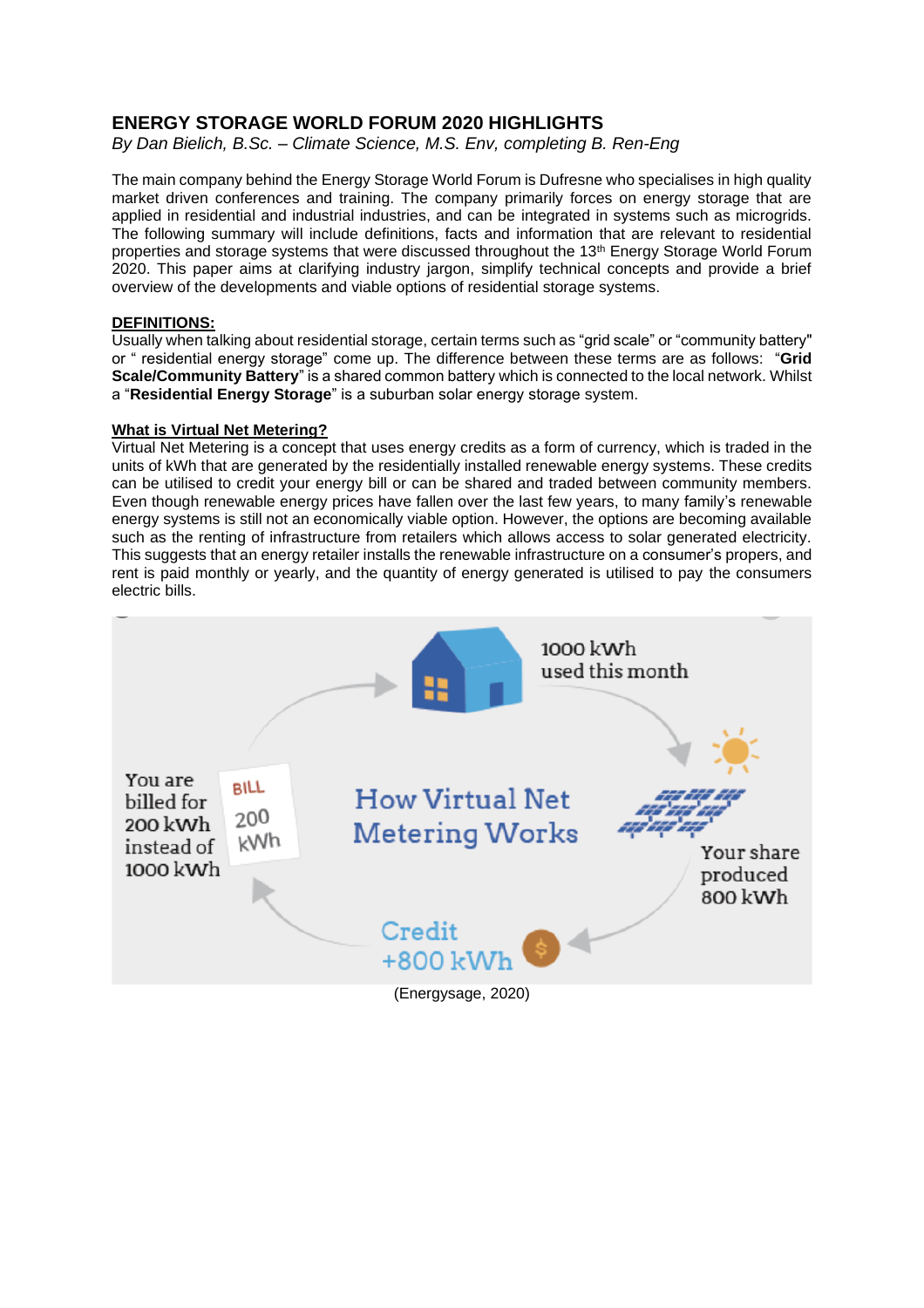#### **How much do you actually save?**

The amount of money saved through the use of renewable energy systems on residential properties are calculated utilising the following equation:

**Savings** = **Avoided grid usage** (solar consumption + battery consumption) + **feed in credits**

There are, however, many factors that affect this savings quantity. For example:

- 1. **Customer Usage** The energy usage of a household is the primary factor that determines the size of the renewable energy system required for the property. Values of energy use tends to increase as the quantities of members in the households increases.
- 2. **Customer Tariff (E.G. Flat rate, peak rates)** according to an industry study a major issue identified as to why consumers have no adopted renewable energy is their lack of understanding on renewable energy and the tariff system (as tariff rates change when adopting renewable technology).
- 3. **Network Location** At this current point in time, renewable energy is adopted on residential properties as a hybrid system that adjusts between the national grid and renewables as energy needs change throughout the day. Therefore, if adopting renewable energy in rural areas, it may be difficult to implement this infrastructure.
- 4. **Feed in Tariff** what many people do not know about renewable energy systems, is that their feed in tariff rates change depending on their customer energy usage and energy requirements (for example whether the energy is to be feed in to the grid or utilise the energy directly).

#### **Payback Period for a Renewable Energy Storage System:**

One of the most asked questions when contemplating whether or not to invest into a renewable technology is the payback period. Over the last 15 years the payback period for solar systems have dramatically decreased with the help of government subsidies. However, when it comes to storage systems the investment becomes a little more unstable with the latest projections. According to Origin, the following graphs show the approximate payback period of storage systems in residential areas. These figures are heavily dependent on each state's monthly and yearly solar irradiation values. With the current irradiation values, and high cost of storage systems the payback period in Victoria is between 10.6 and 12.2 years, in NSW it's between 9.6 and 10.6 years and in Queensland is between 9.7 and 11.8. Since irradiation levels are quite stable from year to year, the only way for the payback period to fall to more competitive values is by decreasing the infrastructure cost.



# (Origin, 2020)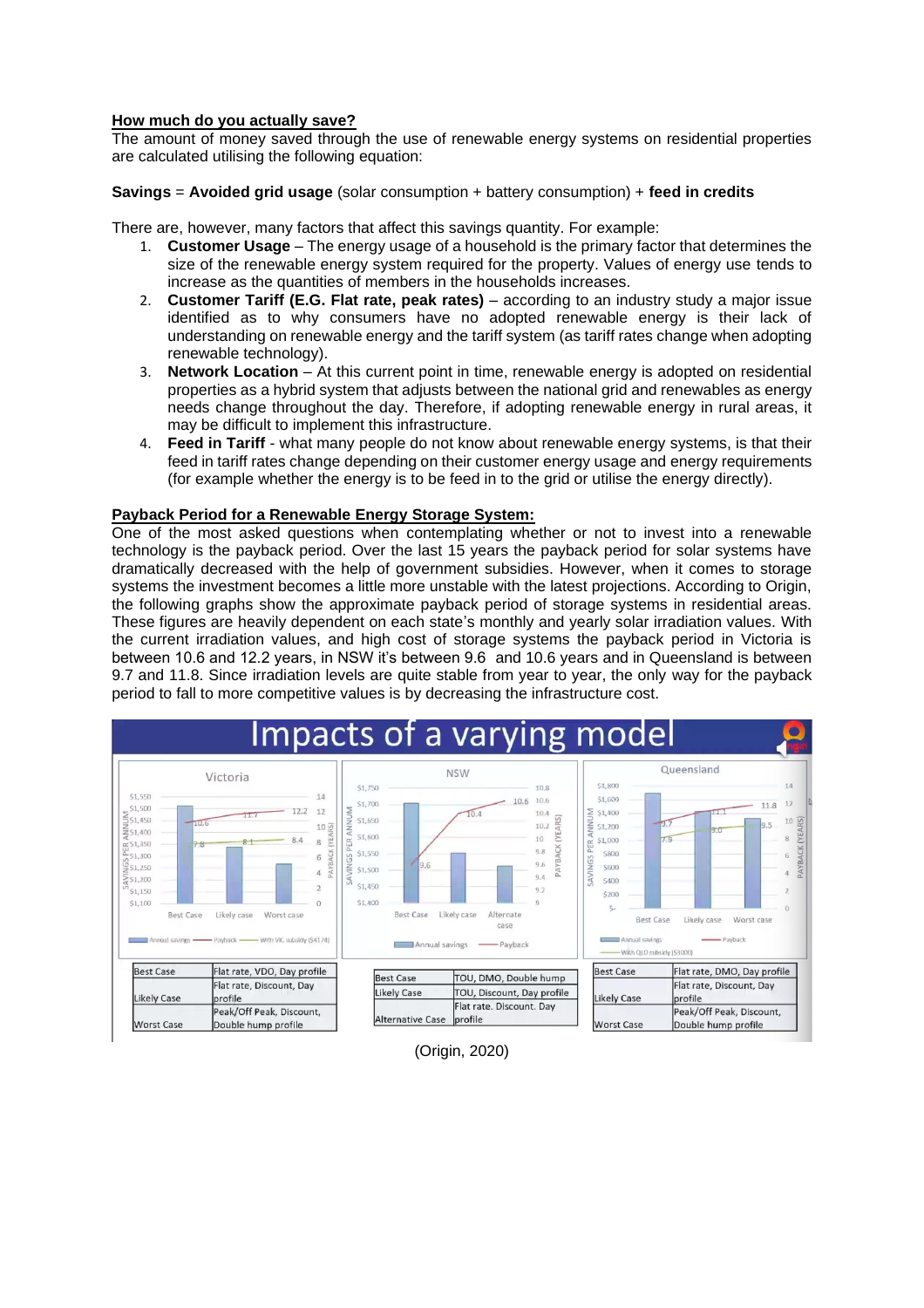# **COST**

Costs were projected to fall over the last 5 years, the same way that renewable have. However, this has not been in the case. Instead, we have seen a stabilisation of market prices for renewable energy storage systems. From the graph below it is clear that the technology itself is still the most expensive, which is driving prices to soar. In the current market, you still need to have a minimum sized system of 5MW or more to change any behaviour of wholesale traders. What is needed is for the state departments to bring together the value between networks, retailers and customers, and support it with incentives to assist the technology on a residential scale. However, there is a still a number of issues that are limiting the market development of battery storage systems. A prominent one is the effect of temperature on battery systems. For example, if a residential battery system is outside and exposed to temperatures above 35 degrees, it would heavily affect battery performance. Studies were conducted to find alternative locations within the household that would keep temperatures below 35 degrees. One location tested was the laundry, however results concluded that even the lint found in the air was found to be imbedded in the battery systems ducts causing performance to decrease. Currently, the most preferred option is an isolated air-conditioned casing in which the battery system itself is contained. However, the energy usage from the air-conditioned box alone can consumer over 500W.





### **ISSUES AND CHALLENGES**

The air-conditioned enclosure is not the only issues that arise from renewable storage systems, other common issues include voltage rises, distributional issues, pricing and access. All of these issues make storage a complicated and uncertain investment at the moment. On top of this, the current regulatory framework is still set up in its traditional ways and is seriously outdated to allow this technology to develop in this market. The legislative framework must adapt to the changing needs of the renewable electricity system user.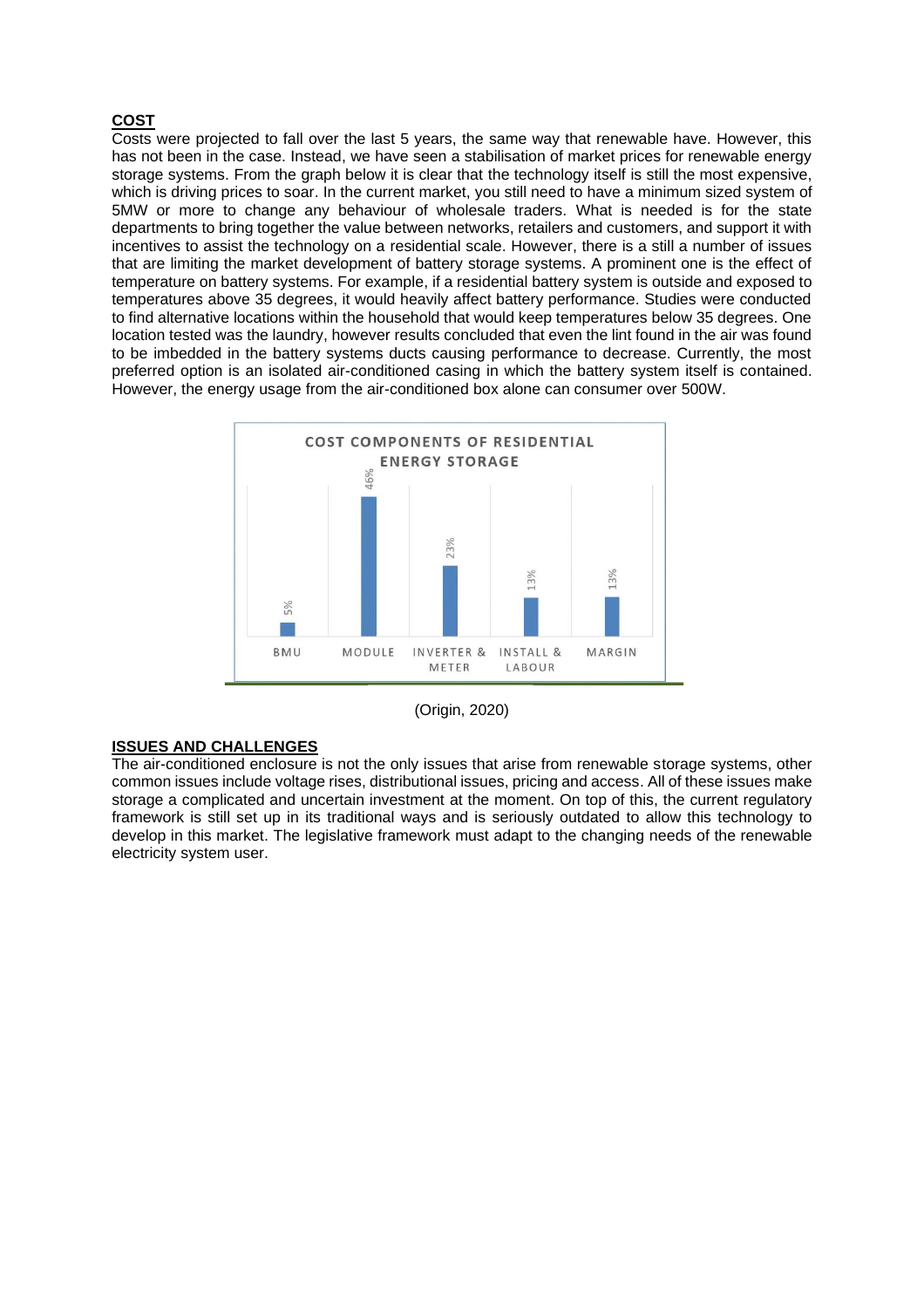The technology and current legislative infrastructure may not yet be at a stage for a wide scale adoption on a residential scale, hence, why the implementation of microgrid systems may be an appropriate alternative. The implementation of a small scale microgrid system may assist in developing the technology further, and to lubricate its development in the market to further decrease costs to a competitive stage. However, even when it comes to microgrids there are still a number of challenges that are limiting its development. These challenges are summarised in the figure below.

Another obstacle is the poor customer understanding of renewable energy technology which is a major barrier that energy retailers have when connecting with customers, and assisting in making a decision.



Majority of retailers are focussing on questions such as – what are our customers future energy needs, what is the most efficient way to service those needs and what is the most efficient pathway to the Future Grid? After a public survey it was concluded that what the public is looking or is a "plug in and play" concept, which is simple, consistent, and effortless, that is what people want for their energy. Based on this the energy retailers are looking on a marketing strategy that focuses on a simple, clear, consistent communication method, through the use of friendly channels to educate the customer and assisting in power system fundamentals, transparency in contract technical terms, and matching the customer with the appropriate renewable system.

One of the largest issues is the export from residential systems back to the grid which can overload the grid. As a result, there must be legislation implemented to guide the industry and limit the quantity of energy being exported back into the grid. More specifically, a flexible export limit is needed to relieve pressure on the grid during critical times throughout the day. In the graph below we see the daily profile of energy use in an average suburban household. The light blue shaded area is the impact of a residential battery, whilst the thick blue line is the energy usage throughout the day. The negative troughs correspond to the energy sold back to the grid. The shaded red is the high-cost peak times, and the export limit/day. This infrastructure was created to allow the implementation of supporting renewable energies, including Tesla technology onto the grid.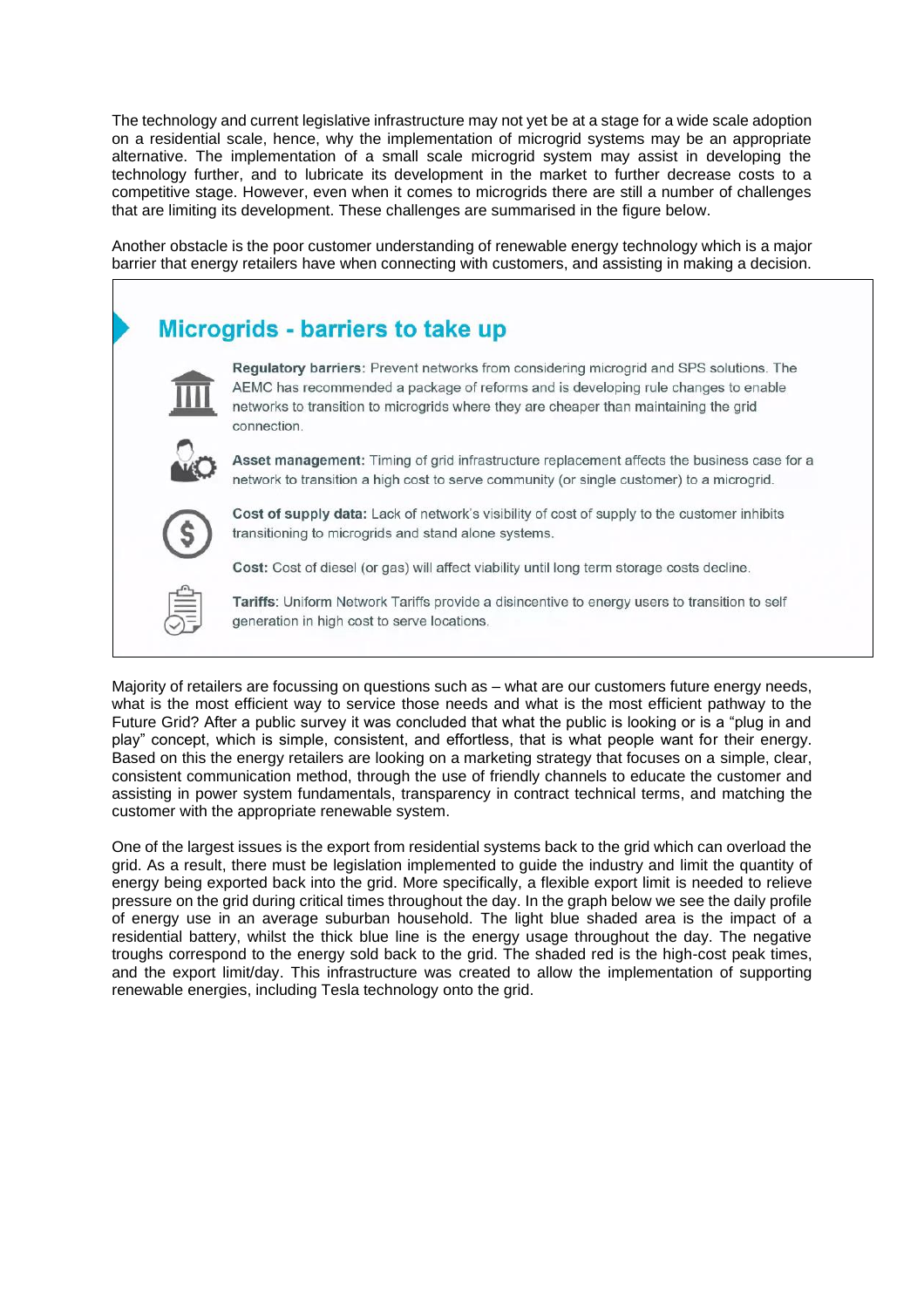

(Brown, 2020)

### **BATTERY WARNING**

Battery failure doesn't occur often, but it when it does the consequences can be quite destructive and dangerous. The figure below summaries the causes, mechanisms and dangerous consequences from said causes that may occur whilst owning a battery system. The industry standard for safety is held as a priority when it comes to battery system, meaning a variety of failsafe mechanisms and precautions are installed onto the systems to reduce the chances of fire or toxic gas release. However, there is always a small chance that a malfunction occurs.